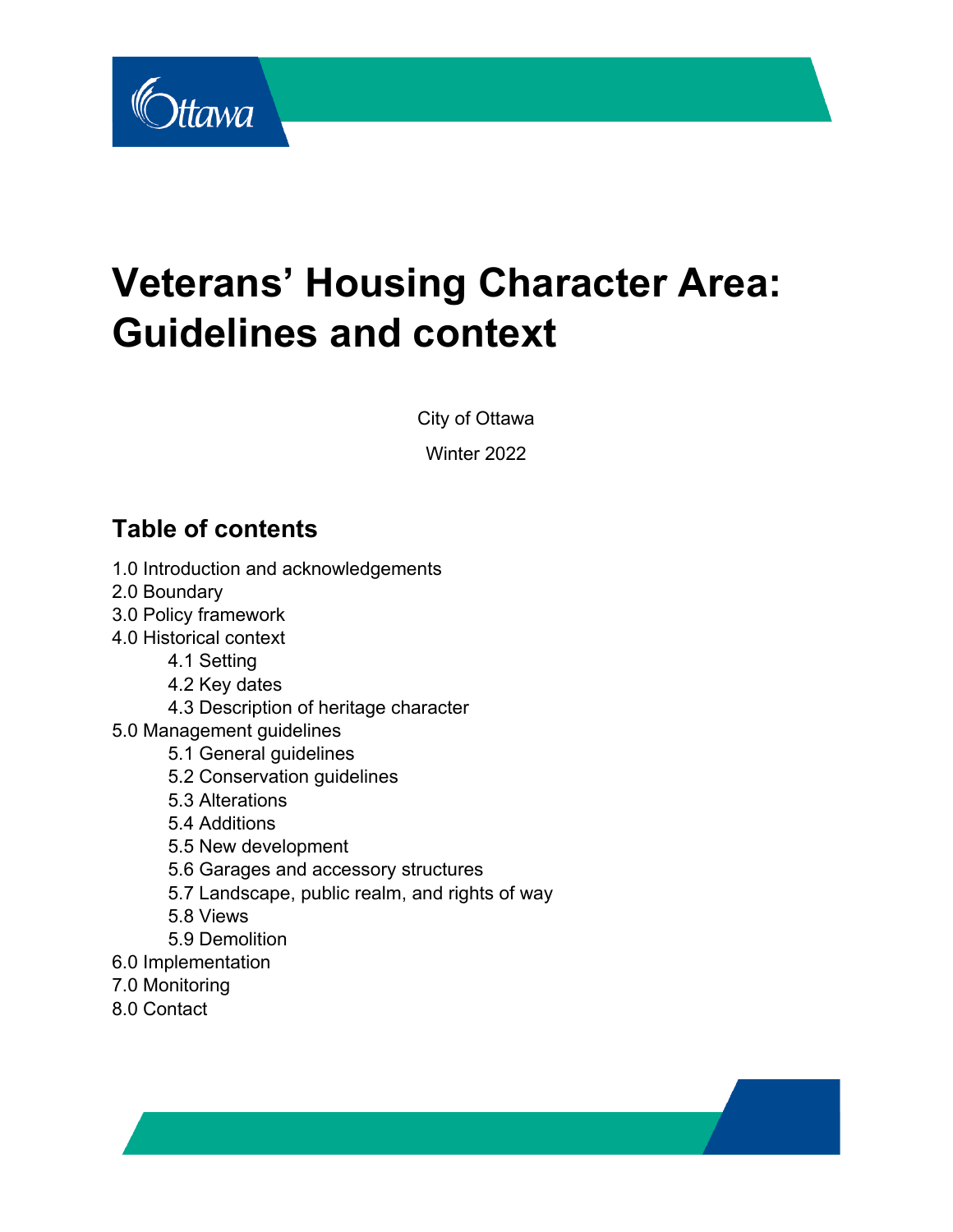

# **1.0 Introduction and acknowledgements**

This document was prepared by the City of Ottawa Heritage Planning Branch and was produced as a result of the findings and recommendations of the Carlington North Veterans' Housing Heritage Study. This document sets out the historical context for the area and establishes guidelines for managing change in the character area. This document contains guidelines intended to assist property owners within the Veterans' Housing Character Area (VHCA) with conservation, alterations or new construction

The City would like to thank each of the residents (current and past) who shared their knowledge and experiences of the area. In addition, staff thank the members of the Carlington Community Association for their ideas and input.

# **2.0 Boundary**

The Veterans' Housing Character Area shown in Figure 1 is based on the 1946 and 1947 subdivision plan boundaries. It is generally the area bounded by Carling Avenue to the north, Fisher Avenue to the east, General and Marshall avenues to the south and Merivale Road to the west.



# **3.0 Policy framework**

Figure 1 - Map of the Veterans' Housing Character Area boundary*.*

In November 2021, City Council approved a new Official Plan. The

Plan has been sent for ministerial approval by the province. Once approved by the province, it will replace the previous Official Plan.

Both the previous and Council-approved Official Plan have policies related to heritage and the identification of special areas of cultural heritage value.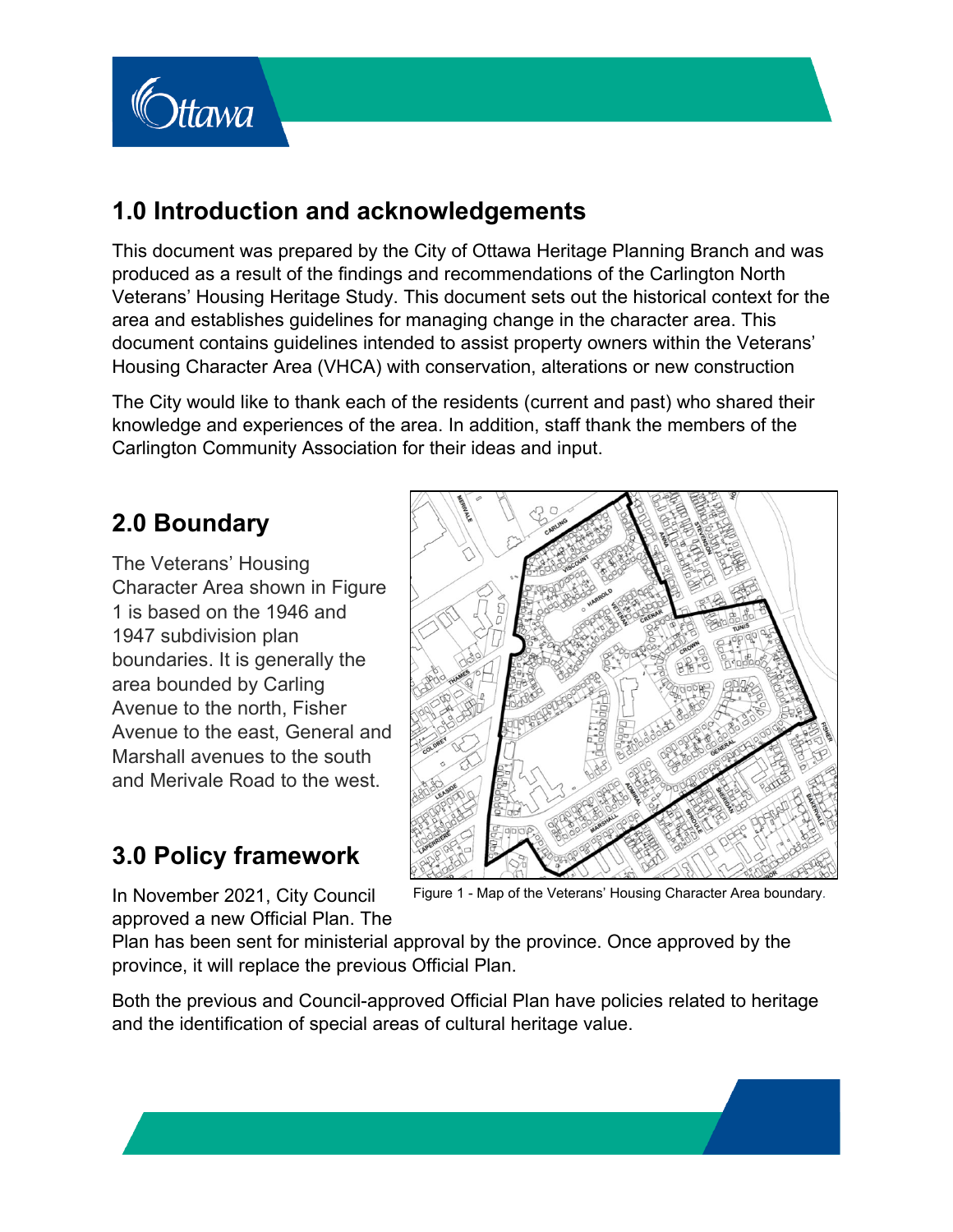

Section 2.5.5 (3) of the City's previous Official Plan (2003) stated that:

The City may recognize core areas of Villages, older residential neighbourhoods, cultural landscapes or other areas in both the urban and rural areas as Cultural Heritage Character Areas, where designation under the *Ontario Heritage Act* may or may not be appropriate. In these areas, the City will prepare design guidelines to help private and public landowners construct new buildings, or additions or renovations to existing buildings, to reflect the identified cultural heritage features of the community.

Section 4.5.1 (13) of the new Official Plan provides direction for establishing design guidelines in areas of cultural heritage value:

The City may identify areas of cultural heritage value where heritage designation may not be appropriate but that may benefit from design guidelines, interpretive programming or other tools that will assist in the conservation and understanding of these areas.

According to the new Official Plan, the character area is targeted for significant intensification. The guidelines in this document strive to balance intensification with conservation of cultural heritage.

This document is intended to be used in conjunction with all other relevant municipal and provincial planning policies and by-laws, including the Zoning By-Law, Merivale Road North Community Design Plan and relevant urban design guidelines.

## **4.0 Historical context**

### **4.1 Setting**

Wartime Housing Limited, a federal Crown corporation, built and managed houses for war workers and veterans during a nation-wide housing shortage following the Second World War. Subdivisions built by Wartime Housing Limited before 1944 provided housing to workers at wartime factories. After 1944, Wartime Housing Limited built subdivisions for returning veterans and their families. In Ottawa, two subdivisions were built by Wartime Housing Limited in Carlington North, referred to as Veterans' Housing Project No. 1 and Veteran's Housing Project No. 2, beginning in 1945.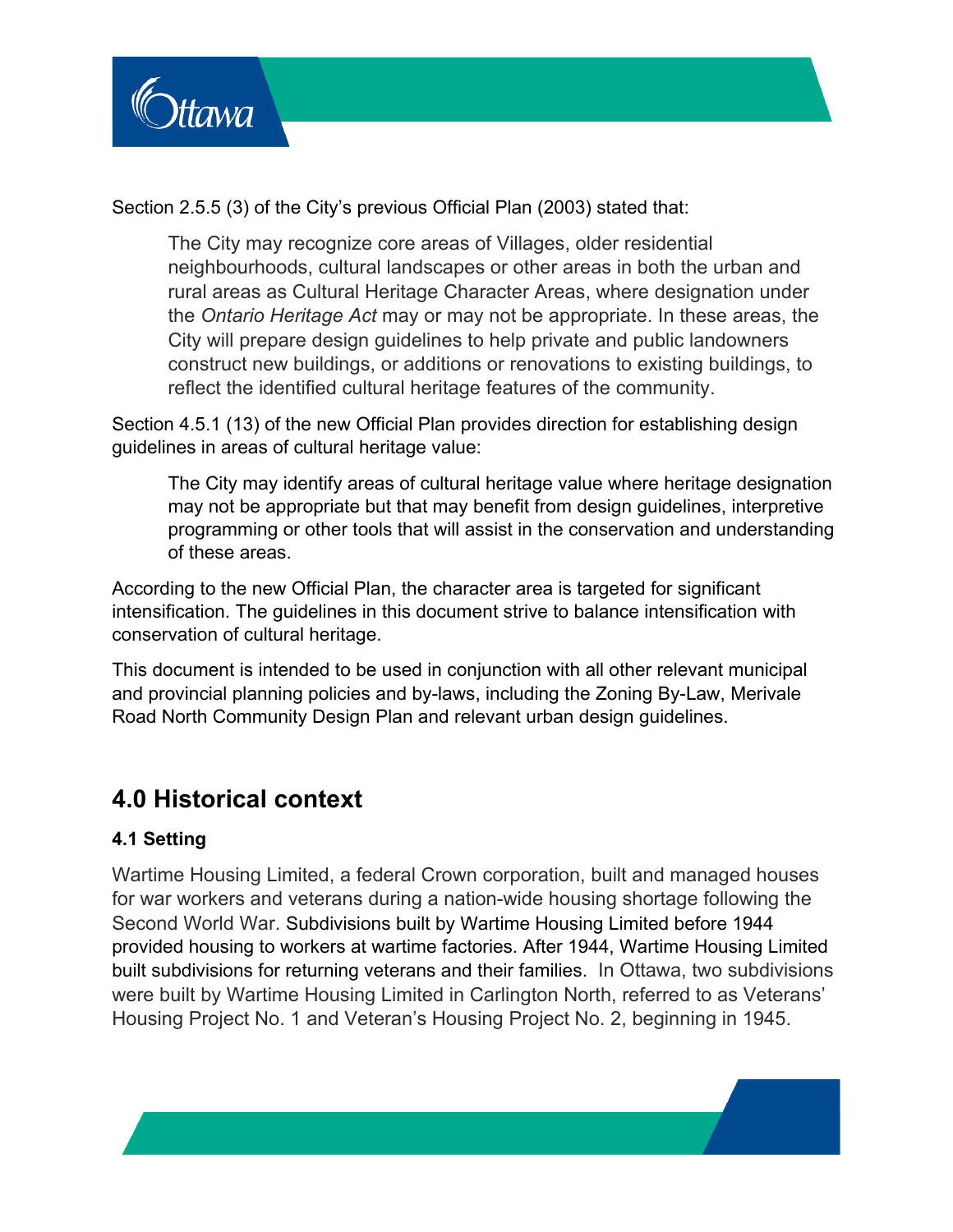

Wartime Housing Limited efficiently laid out streets and dwellings within each subdivision. The placement of each house on its lot and the pattern of each street within the plans of subdivision creates a distinct and recognizable spatial arrangement that includes cul-de-sacs, ellipses, median islands, and curved streets. In total, 400 one and one-and-a-half-storey houses were constructed. The boundary of the Veterans' Housing Character Area (Figure 1) encompasses the boundaries of the two Wartime Housing Limited subdivisions.

#### **Veterans' Housing Project No. 1 (1945 to 1946)**

The first subdivision of 200 rental houses was constructed south of Carling Avenue at Merivale Road in former Nepean. Construction was completed in 1946 and the subdivision lands were annexed to Ottawa.

#### **Veterans' Housing Project No. 2 (1946 to 1947)**

A second subdivision of 200 rental houses and a school was built immediately south of the first subdivision. The lands of the second subdivision were annexed from Nepean to Ottawa in 1947.

Despite alterations over time and the loss of some original building stock, the Veterans' Housing Character Area survives as a legacy of the Second World War and as a marker in the growth and development of postwar Ottawa. Built in direct response to the housing crisis of the immediate postwar period, the subdivisions reflect a coordinated effort from several levels of government and various private sector players at a time of considerable need. They are some of the first subdivisions built in Ottawa after the Second World War and they represent a defining moment in residential planning in Ottawa and in Canada. The ongoing residential use of the subdivisions continues the traditions of the Second World War veterans and the families who once lived in them.

### **4.2 Key dates**

The following timeline provides key dates associated with the development of Wartime Housing Limited subdivisions in Ottawa.

1939: Fighting begins; Canada officially enters the Second World War

1941: Wartime Housing Limited is founded as a Crown corporation under the *War Measures Act* and the *Department of Munitions and Supply Act*.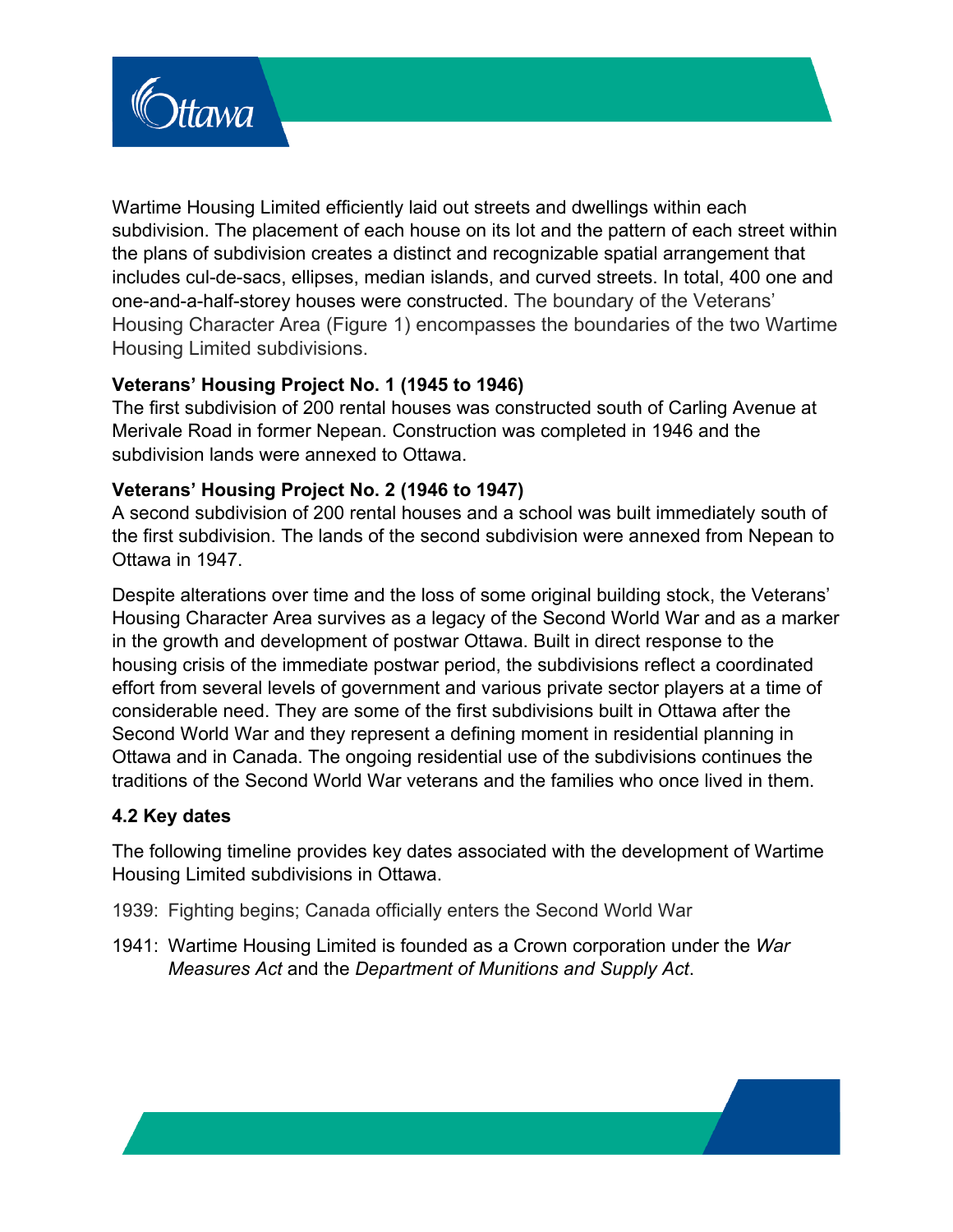

Wartime Housing Limited determines that Ottawa is not a centre of overcrowding due to industrial activity. Therefore, Ottawa is ineligible to apply for wartime housing.

- 1942: The federal government announces Wartime Housing Limited may assist municipalities that do not have direct connections to war industry. Ottawa is now eligible to apply for wartime housing.
- 1943 to 1944: The federal government directs Wartime Housing Limited to expand their operations to include the construction of housing for veterans and their families.
- 1944: Wartime Housing Limited house designs begin to acquire a more permanent character. This includes better frame construction and more integrated foundations.
- 1945: Ottawa City Council approves the construction of 200 rental houses for war veterans in collaboration with Wartime Housing Limited. The agreement stipulates that the houses will be available to lease to sailors, soldiers, or airmen of the armed forces of Canada and/or their dependents.

The Crown purchases lands of the former Booth Lumberyard in Nepean. This will become the site for the veterans' housing. Nepean agrees to transfer the subdivision lands to the city of Ottawa. Ottawa will service the neighbourhood with utilities and paving as part of the agreement.

Official end of the Second World War

The first veteran's home is completed on Merivale Road. The first tenants are T. E. Bishop and Maria Bishop, along with their three children.

1946: Wartime Housing Limited completes Veterans Housing Project No. 1, covering approximately 30 acres.

Federal government announces that all available labour and materials may be channeled into the building of houses and essential services.

Wartime Housing Limited offers to purchase the land immediately south of the first subdivision to construct an additional 200 houses.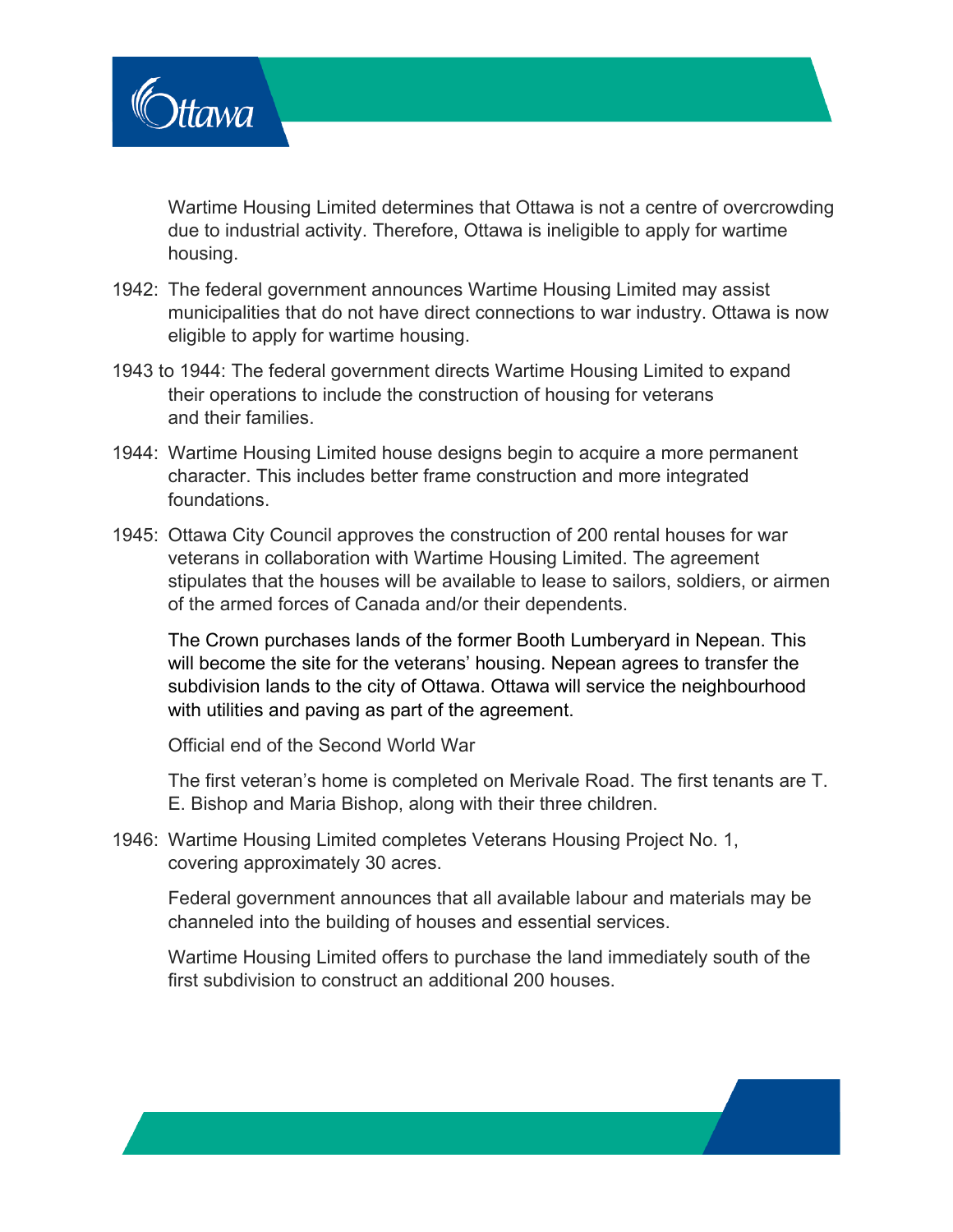

City of Ottawa approves the construction of an additional 200 houses for war veterans in collaboration with Wartime Housing Limited.

Nepean Council officially passes Motion No. 63, approving the City of Ottawa's annexation of 30 acres of land for 'Project No.1 – Veterans Housing'. This is backdated to January 1, 1946.

The Nepean Council passes Motion No. 64, which approves the application from the City of Ottawa for another land annexation for the construction of an additional 200 housing units for 'Project No.2 – Veterans Housing.' Nepean Council stipulates that war veterans residing in Nepean cannot be prevented from applying for tenancy, and that their applications will be given the same consideration as veteran applicants from Ottawa.

- 1946 to 1947: Central Mortgage and Housing Corporation incorporates as a federal Crown corporation responsible for administering the National Housing Act. Wartime Housing Limited is dissolved. Its assets are transferred to Central Mortgage and Housing Corporation.
- 1947: Wartime Housing Limited completes Veterans Housing Project No. 2, covering approximately 71 acres.

W. E. Gowling school opens.

Tunis Avenue is paved late in the year.

1951: Central Mortgage and Housing Corporation begins to sell off the veterans' houses, making them available for tenants to purchase. The rent previously paid by tenants could go towards a down payment. The units sold for approximately \$6000 each.

#### **4.3 Description of heritage character**

The heritage character of the Veterans' Housing Character Area (VHCA) is defined by Its historical associations, buildings, and design elements associated with Wartime Housing Limited and early postwar planning. Roadways, parkland, buildings, and open areas contribute to a distinct sense of place that reflects the identity of the veterans housing subdivisions and the history of veterans housing in Ottawa and in Canada.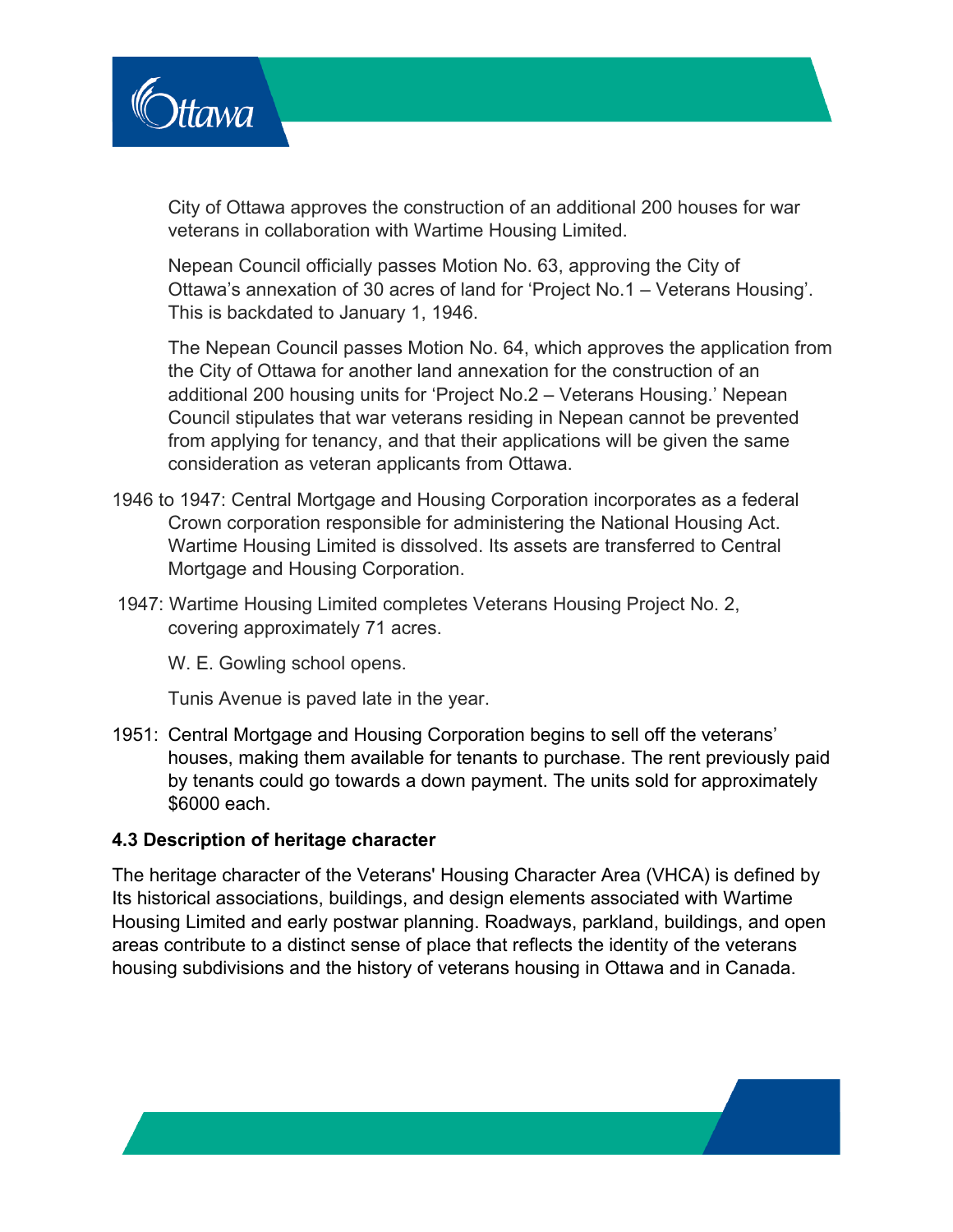

The elements that define the VHCA's heritage character are its:

#### • **Pattern of development**

The VHCA features a distinct pattern of planned development as expressed by: street layout including cul-de-sacs, ellipses, median islands and curved streets; uniform orientation of dwellings towards streets, continuity of green front lawns, and large lot sizes. These subdivisions are representative and relatively intact examples of the planned neighbourhoods developed by Wartime Housing Limited across Canada in the postwar years. They are the only known Wartime Housing Limited subdivisions located within the amalgamated City of Ottawa. The social values contained in the Veterans' Housing Character Area support its character. Memories and emotional associations with the neighbourhood strengthen its historical identity as a veterans' community.

- **Associations with significant institutions and local government** The subdivisions in Carlington North are associated with Wartime Housing Limited, a former federal Crown corporation and the Central Mortgage and Housing Corporation (later known as the Canada Mortgage and Housing Corporation) which took over operations from Wartime Housing Limited in 1947 and continued managing the rental houses until they were made available for private ownership in 1951. The work of Wartime Housing Limited and Central Mortgage and Housing Corporation in the postwar period influenced residential and neighbourhood design for much of the second half of the  $20<sup>th</sup>$  century. The lands were once within the boundaries of the former City of Nepean and were annexed by the City of Ottawa in cooperation with Wartime Housing Limited. This is a notable example of cooperation between municipal government.
- **Association with Ottawa's postwar transition and development** The subdivisions in the Veterans' Housing Character Area were built from 1945 to 1947, reflecting the country's transition from wartime to peacetime. The tenants in Ottawa's subdivisions were not factory workers as was the case in earlier Wartime Housing Limited (WHL) development - they were returning veterans and their families. The arrival of hundreds of veterans and family members to this area transformed the edge of the city into a dynamic residential suburb. The migration of families into the veterans' subdivisions included war brides and coincided with a large increase in births, marking the start of Canada's baby boom.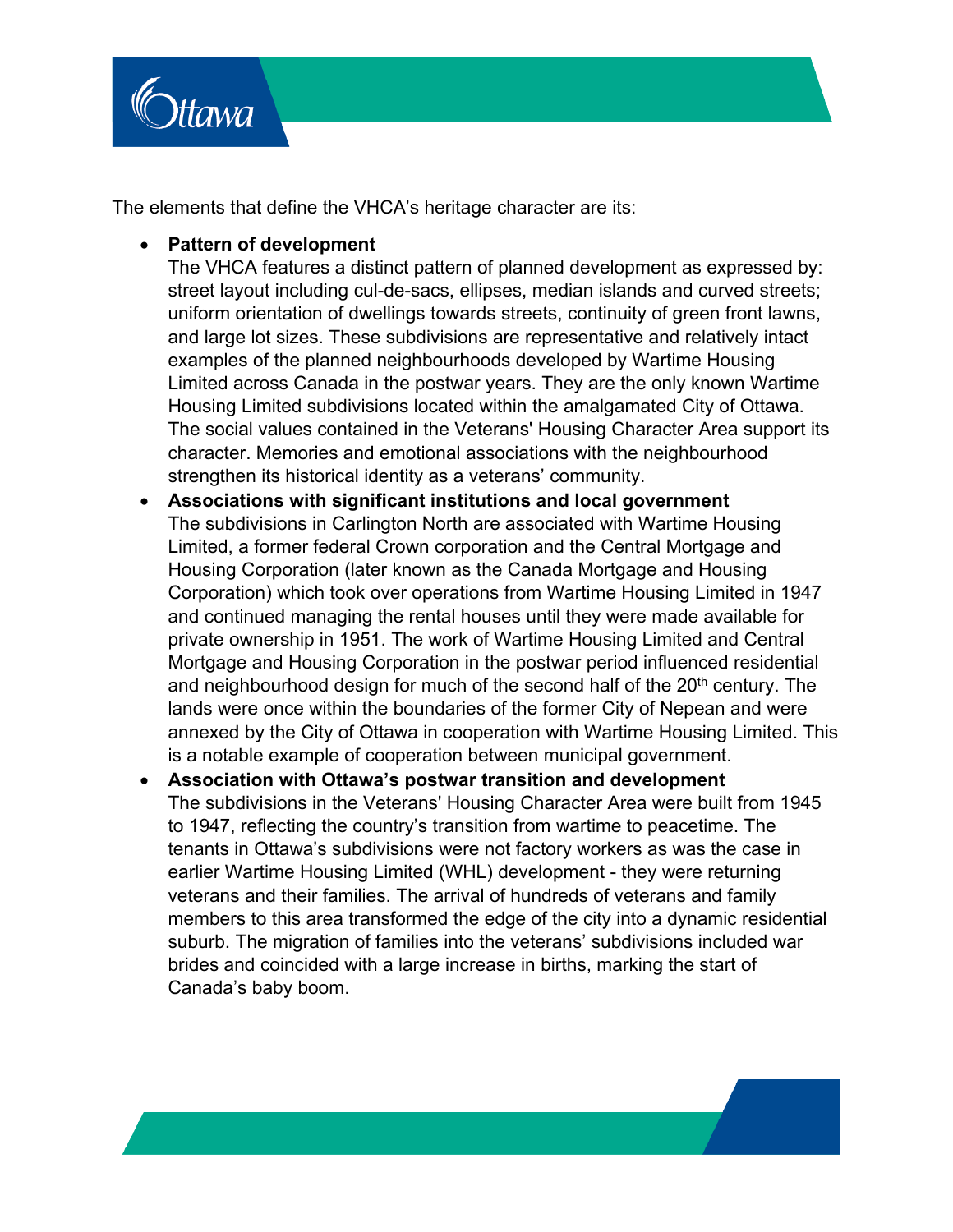The subdivision lands were once the site of J. R. Booth's Nepean lumber yard, also known as the City View yards. Lumber piles and rail cars were part of this landscape at the Ottawa-Nepean boundary line. The lumber yard was active into the 1940s until wartime demand for lumber cleared out its supply. The lumber yard was then acquired by the Crown in 1945 for WHL.

### **4.3.1 Attributes of veterans' houses**

The Veterans' Houses in the VHCA are generally characterized by the following common attributes:

- One to one-and a-half storeys in height;
- side gable built form;

**Ittawa** 

- street-oriented primary entrances;
- simple front façade fenestration patterns;
- uniform cladding materials and predominantly horizontal siding;
- consistent relationship to the street;
- near grade ground floors with entrances typically no more than five steps above grade.

# **5.0 Management guidelines**

The guidelines in this section are intended to encourage the conservation of houses within the character area and to provide guidelines to manage change in the area. They are also intended to assist property owners interested in altering properties within the Veterans' Housing Character Area through the construction of additions and new infill housing. These guidelines should be consulted when considering proposals for additions or new construction or for development applications in the character area.

The guidelines provide direction on conservation issues within the character area and should be read in conjunction with applicable urban design guidelines and municipal bylaws including but not limited to the Official Plan, Zoning By-law and the Tree Protection By-law.

### **5.1 General guidelines**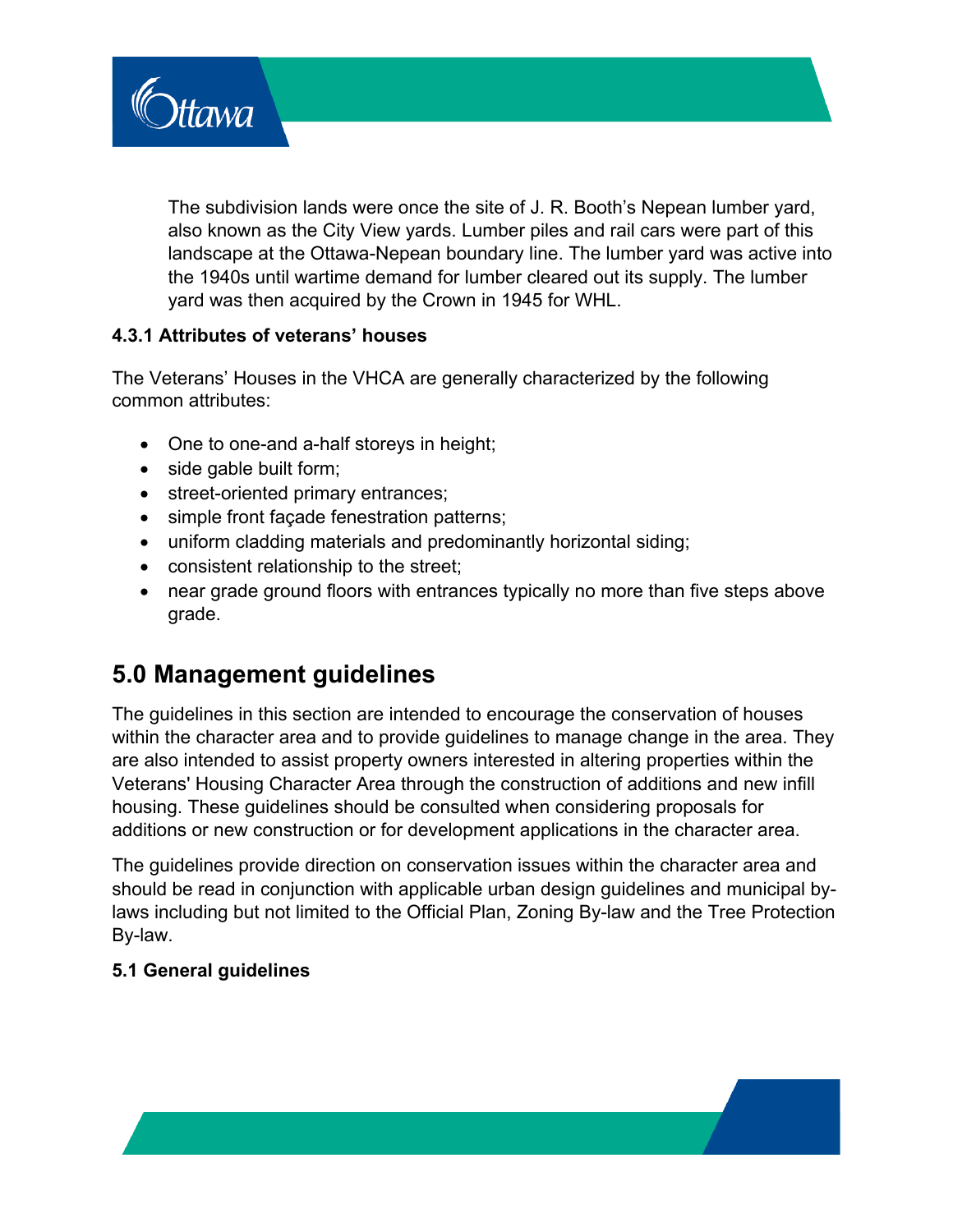

- I. The attributes referenced in Section 4.3.1 should be retained where existing. Where these attributes no longer exist or have been altered, they should be reflected in the design of additions, alterations, and new construction.
- II. The attributes identified in Section 4.3.1 should be repaired or restored where applicable.
- III. The demolition of veterans' houses is strongly discouraged.

### **5.2 Conservation guidelines**

- I. The restoration and conservation of historic veterans' houses is strongly encouraged.
- II. If a property owner wishes to reinstate historic design elements or decorative features, the design should be based on documentary evidence such as historic photographs or blueprints. If no such evidence exists, the design should resemble other local examples on similar buildings.
- III. Property owners interested in restoring veterans' houses can contact City of Ottawa Heritage Planning Staff for assistance.
- IV. Parks Canada's Standards and Guidelines for the Conservation of Historic Places in Canada can be referenced for additional guidance on restoration, conservation, or renovation projects.

### **5.3 Alterations**

- I. Front entrances should face the street, be clearly visible from the street, and be proportioned to not visually dominate the front façade.
- II. Existing entrance patterns should generally be maintained.
- III. The size, scale, and proportions of windows should generally be maintained.
- IV. Front façade fenestration patterns should be simple, balanced, and not dominate the primary front façade.
- V. New façade material should be uniform across façades and simple in character. Materials such as wood, composite, or vinyl siding are encouraged.
- VI. The addition of porches should not alter or detract from a dwelling's existing roofline. Porches with low pitched or flat roofs are encouraged.

### **5.4 Additions**

I. Additions should maintain the attributes identified in Section 4.3.1.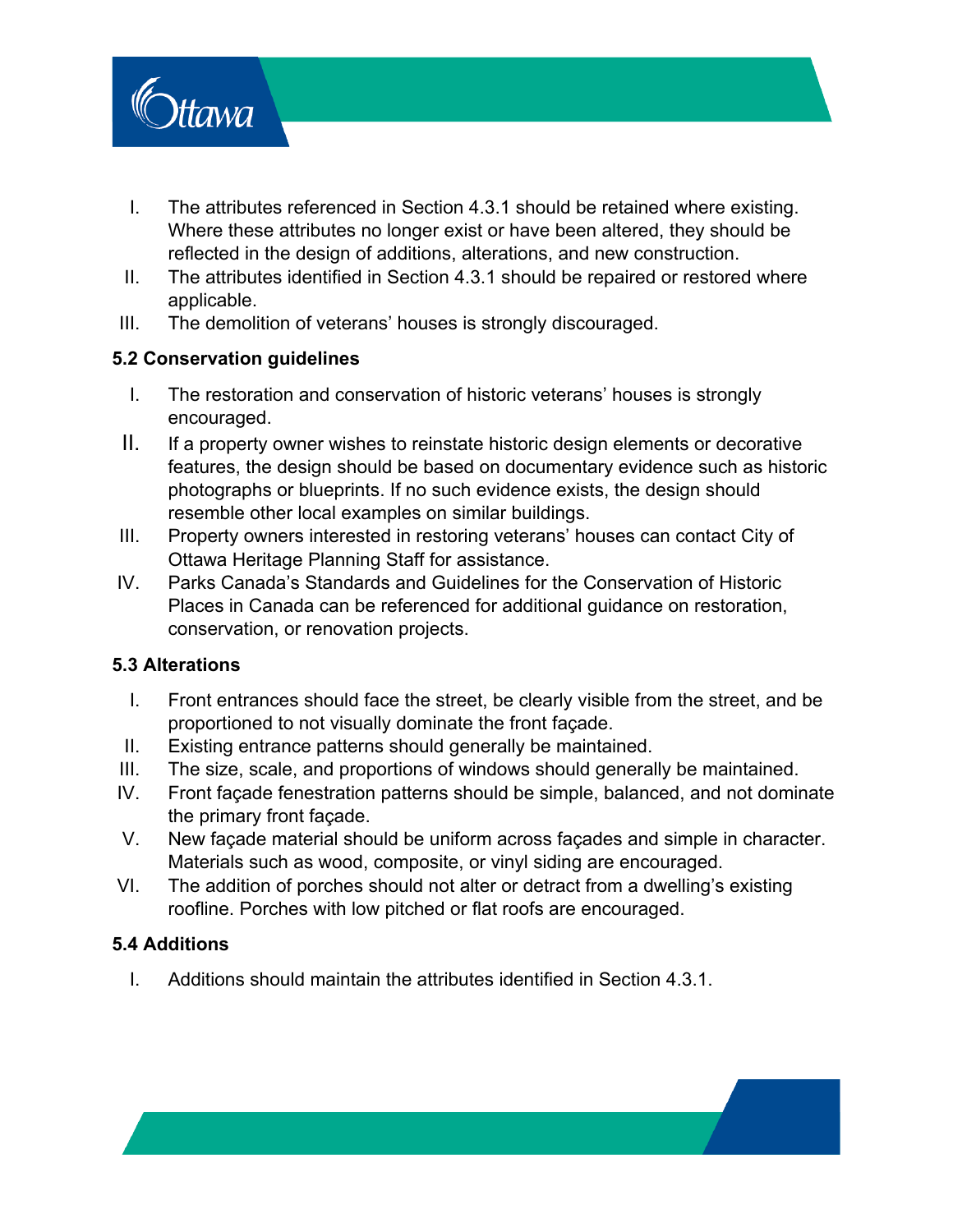

- II. Additions should generally be located in the rear yard but may extend into the side yard. Where an addition extends into the side yard it should be set back from the primary front façade.
- III. The side gable character of an existing dwelling should be sensitively integrated into new additions where an increase in height is proposed.
- IV. The roofline of a new addition should be a gable, side gable, or flat.
- V. New dormer windows should be located on the rear slope of a roof. If a new dormer window will be visible from the street, the roof form, size, and pitch of dormer should be compatible with the character of the existing building and street.

#### **5.5 New development**

- I. New development is encouraged to reflect the character of the area through the use of rectilinear forms and a simple material palette.
- II. New single detached dwellings should be built to approximately the same front yard setback as the lot's original dwelling. Where this is not possible, the setback of new buildings should align approximately with the average of the abutting lots' front yard setback abutting the street.
- III. New single-detached dwellings are encouraged to reflect the height, scale and massing of existing dwellings in the character area.
- IV. New development should incorporate green front yards and reflect the property's established spatial relationship with the street.
- V. Building entrances and ground floor heights should be built as close to grade as possible. Where this cannot be achieved, consider lowering front entrances and internalizing additional stairs.
- VI. New ground-oriented units are encouraged to include a side gable roof to reflect the historic character of the area.
- VII. New semi detached, duplex, and triplex buildings are encouraged to be designed to appear as single detached dwellings from the street.
- VIII. Higher density development may be permitted in the VHCA under specific provisions of the City of Ottawa's Official Plan and Zoning By-law. When designing developments at scales greater than that of single detached, semidetached, and triplex dwellings give consideration to wartime housing precedents for similar building typologies. City of Ottawa staff can provide examples upon request.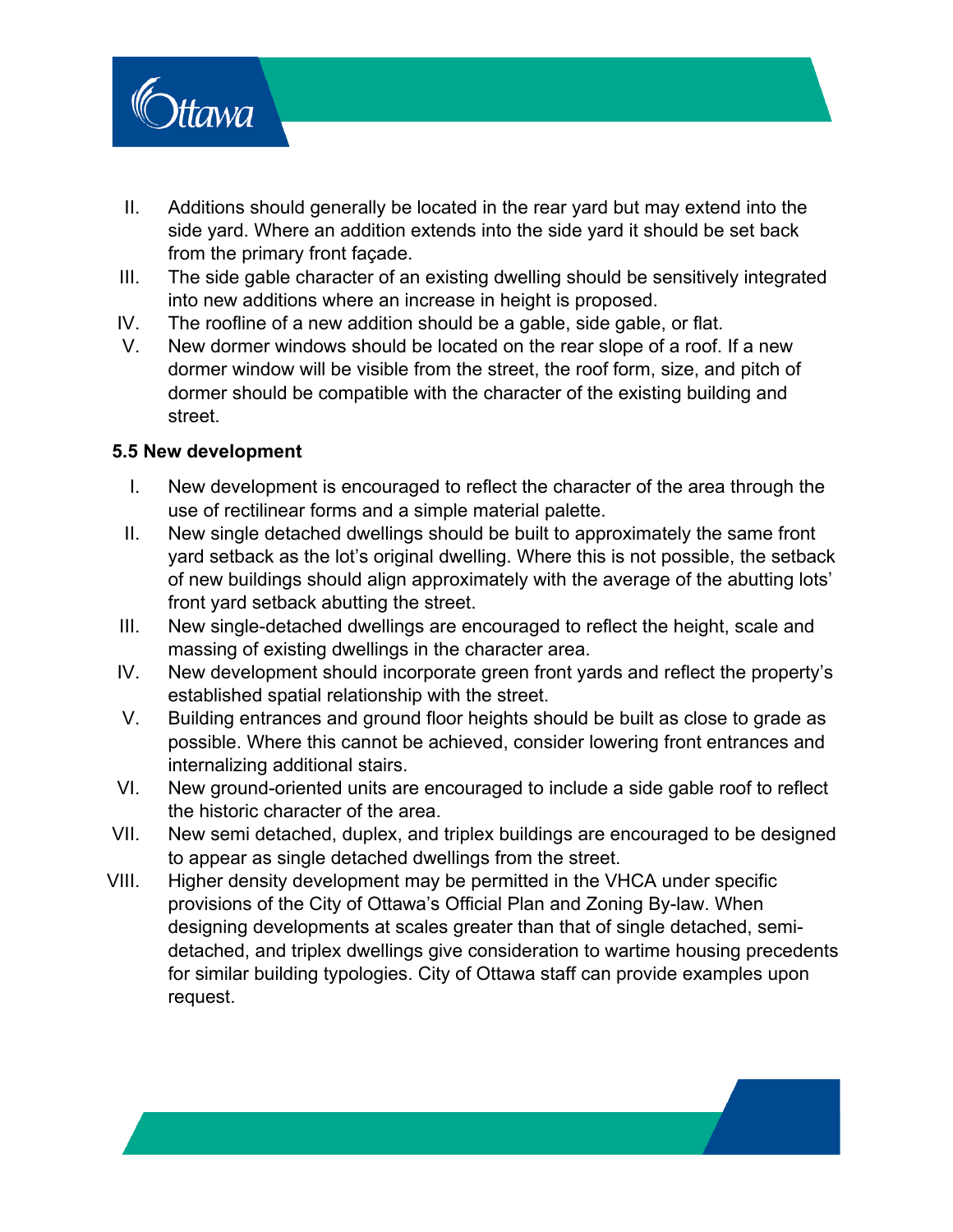

IX. Applicants should have regard for relevant municipal urban design guidelines, including but not limited to the Urban Design Guidelines for Low Rise Infill Housing, Urban Design Guidelines for High-rise Buildings, and the Urban Design Guidelines for Development along Arterial Mainstreets or similar successor documents.

#### **5.6 Garages and accessory buildings**

- I. Attached garages are strongly discouraged. Where attached garages are proposed, they should be set back from the front façade of the dwelling.
- II. Accessory buildings, coach houses and detached garages should be located in the rear yard.

### **5.7 Landscapes, public realm, and rights of way**

- I. Existing block and street patterns should be retained in any new development.
- II. Mature trees on private lots should be maintained. Removal of trees should comply with all relevant municipal tree by-laws as well as any other provincial requirements (i.e., for endangered or protected species). Planting of new trees in native species is strongly encouraged.
- III. The retention and restoration of soft landscaped front yards and side yards is strongly encouraged.
- IV. Fencing, hedges, and other boundary demarcations are discouraged in front yards.
- V. The existing pattern of vehicle parking and driveways should be maintained.
- VI. The creation of parking spaces in front yards is strongly discouraged.
- VII. Grassy median islands located inside cul-de-sacs and crescent streets are a common, unique landscape attribute of the character area. These islands should be retained when the City of Ottawa undertakes any public works.

#### **5.8 Views**

Houses in multiple areas throughout the character area are oriented towards common viewpoints, such as the central grass islands or local parks. These areas include:

- Harrold Place and Harrold Place Park;
- Viscount Avenue between Veteran Avenue and Carling Avenue;
- Merivale Road between Crerar Avenue and Viscount Avenue;
- Crerar Avenue between Merivale Road and Admiral Avenue;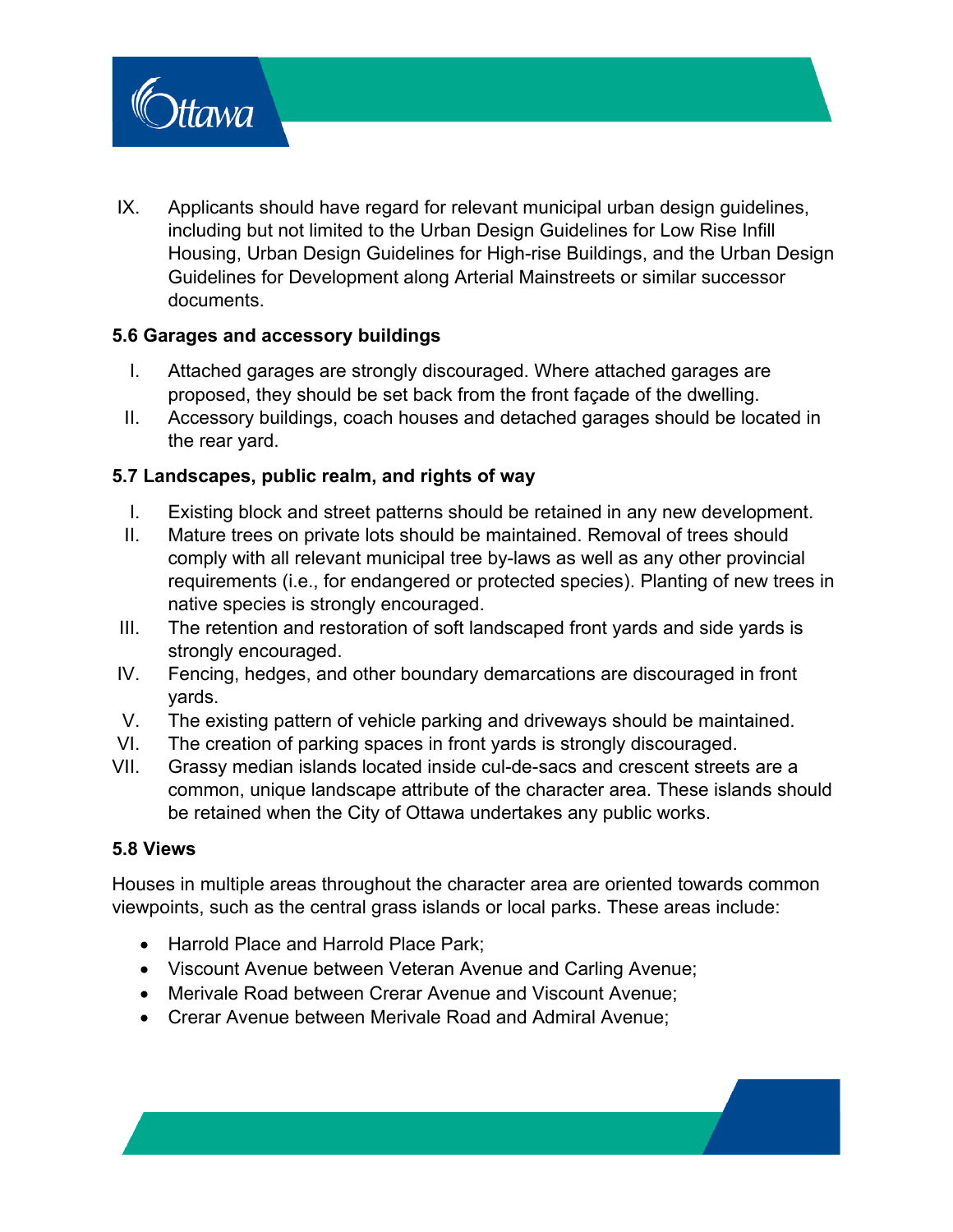

- Crerar Avenue between Admiral Avenue and Anna Avenue.
- I. Alterations within the character area should not detract from or negatively impact identified views.

#### **5.9 Demolition**

- I. Demolition is strongly discouraged in favour of retention, alterations, and the construction of additions.
- II. Where demolition is proposed, the salvage and reuse of building materials is encouraged.
- III. Applications to demolish an existing building should be accompanied by plans for a replacement building.

# **6.0 Implementation**

The Veterans' Housing Character Area Management Guidelines are to be adopted by Council as a policy enabled through its Official Plan. The guidelines will be implemented by Heritage Planning staff in the Planning, Real Estate and Economic Development Department:

- 1. Heritage Planning staff will use the guidelines to advise and guide property owners regarding changes to their properties including restoration, renovation/alterations, construction of additions and new infill housing within the character area.
- 2. Heritage Planning staff will use the guidelines to comment on Planning Act applications, such as for site plan or minor variances, to conserve and enhance the character of the area.
- 3. Council's adoption of the Veteran's Housing Character Area does not designate the area or any properties within it under the *Ontario Heritage Act*. Alterations and new construction do not require the issuance of heritage permits by the City of Ottawa.